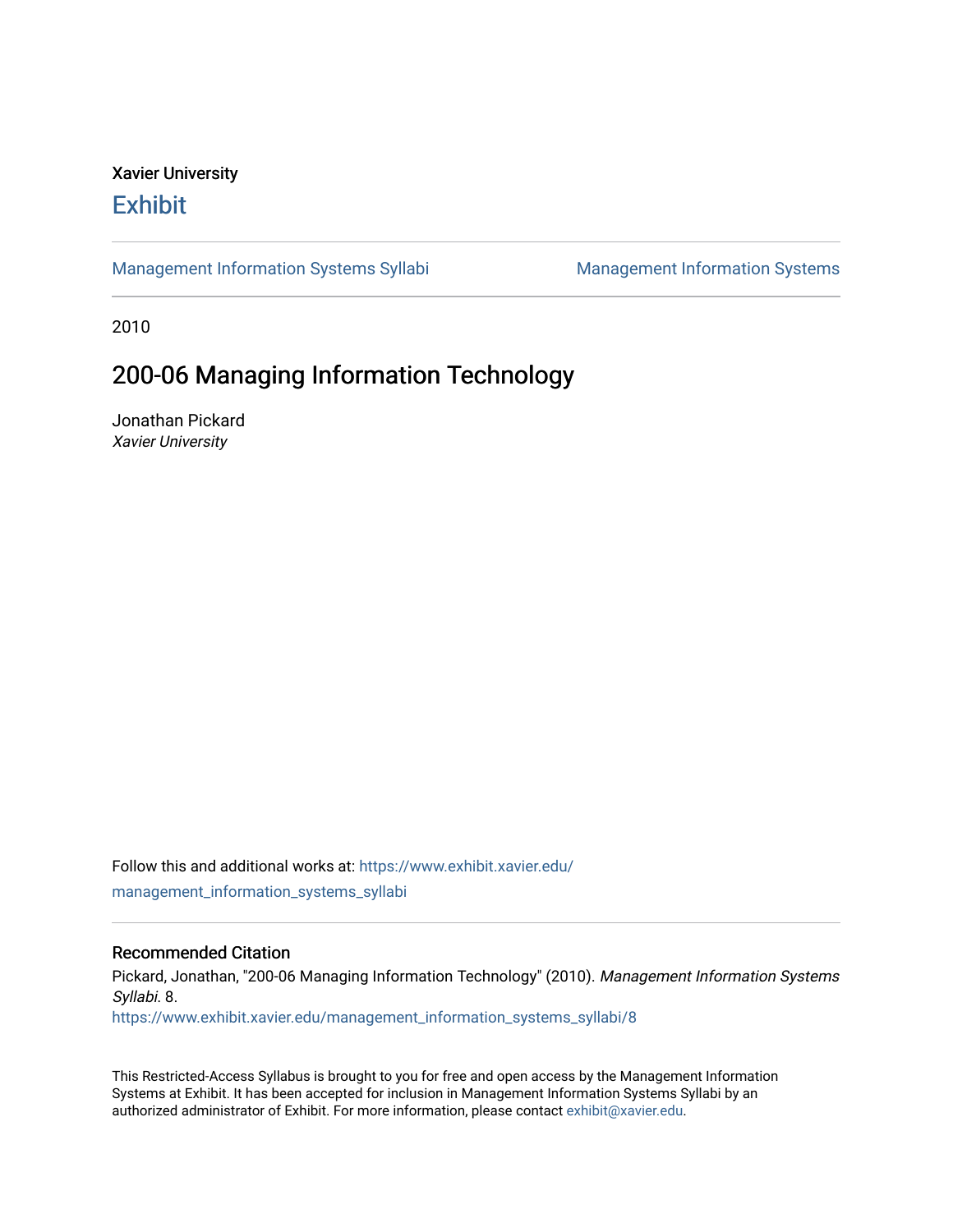### **COURSE SYLLABUS INFO 200 – MANAGING INFORMATION TECHNOLOGY**

| <b>INSTRUCTOR:</b>   | Jonathan Pickard          | <b>CLASSROOM: HAI15</b> |                                        |
|----------------------|---------------------------|-------------------------|----------------------------------------|
| E-MAIL               | xubox@JonathanPickard.com |                         | <b>WEB SITE:</b> blackboard.xu.edu     |
| <b>OFFICE HOURS:</b> | See Blackboard            |                         | <b>MAILBOX: 3212 (HAI Third Floor)</b> |

#### **TEXTS:**

*Information Systems: Creating Business Value*, Huber, Piercy & Mckeown, Wiley Publ., 2008. (Online version available at a significant savings)

*MIS Cases: Solving Small Business Scenarios using Application Software*, Gardner and Rathswohl, Wiley Publ., 2008

**DESCRIPTION** An introduction to the theory and the applications of computer-based information systems in organizations with an emphasis on the management of modern information technologies used to support business. This course also includes problem solving with spreadsheets and databases. **Prerequisite: INFO 100 or equivalent** 

**WILLIAMS COLLEGE OF BUSINESS MISSION:** "We educate students of business, enabling them to improve organizations and society, consistent with the Jesuit tradition."

The Managing Information Technology course provides students with knowledge of the role and contribution of information systems to organizations as well as the opportunity to apply business problem solving skills through team interaction and microcomputer application development consistent with the Mission.

#### **COURSE OBJECTIVES\***:

- 1. To understand technologies that impact the way we live and work in a global economy
- 2. To understand basic concepts and terminology with regard to computer hardware, software, data communications and security
- 3. To understand basic concepts and terminology with regard to the Internet and Web and to develop a Small Web site
- 4. To understand the basic concepts and terminology related to Ecommerce
- 5. To be familiar with issues related to social and ethical issues in a global, technologybased society
- 6. To understand the development and use of information systems in organizations
- 7. To understand the role of technology in management and decision-making
- 8. To be aware of career opportunities in Information Systems (IS) and Information Technology (IT)
- 9. To develop interpersonal and team interaction skills
- 10. To understand basic database concepts and terminology and to know how to use Microsoft Access effectively for small business applications
- 11. The know how to use Microsoft Excel to solve business problems

\*Note: Detailed objectives specific to each module will be available from the course Blackboard Web site.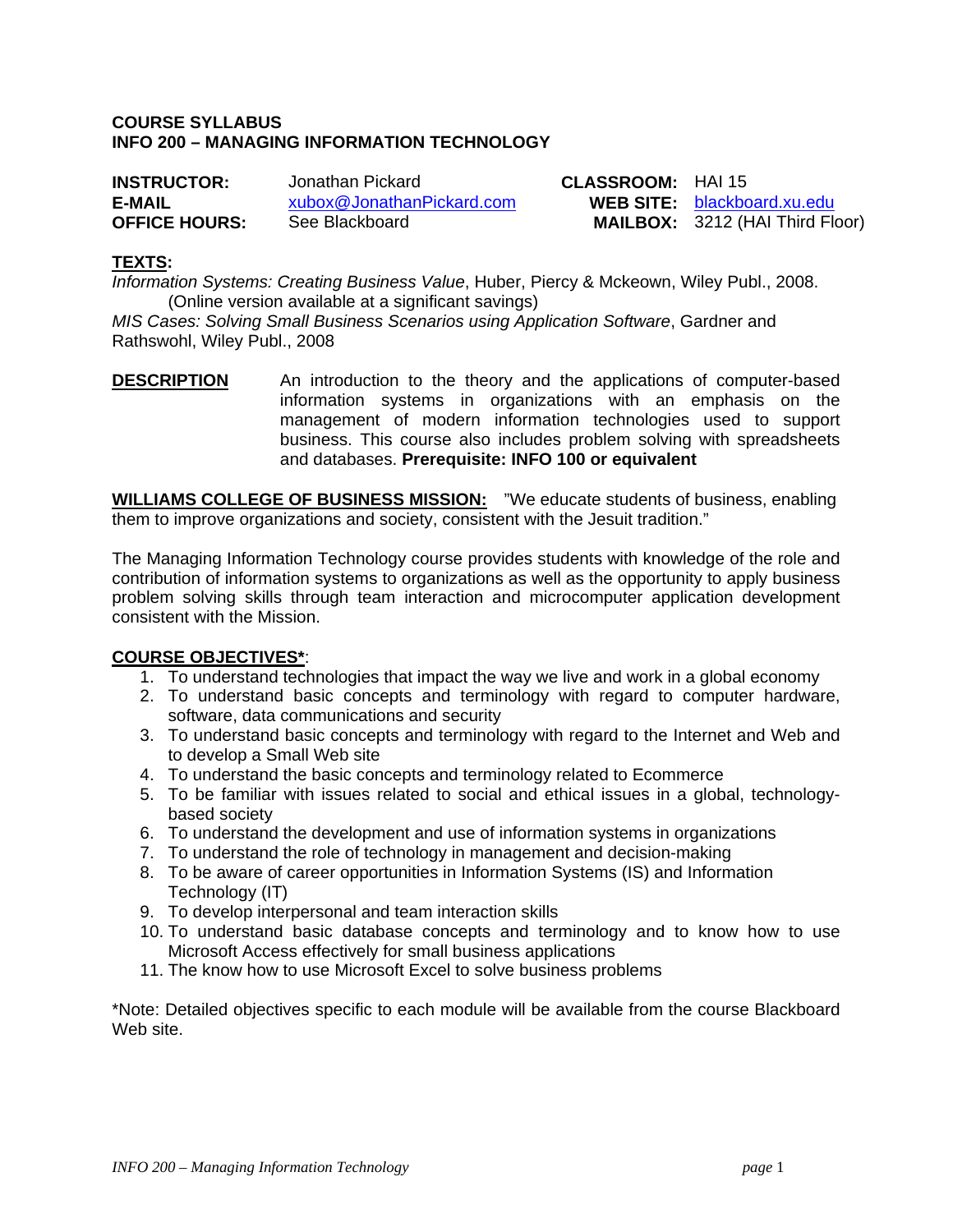## **COURSE MODULES**

This course consists of 5 separate modules:

- Hardware/software (includes data communications & security)
- Internet and Web Development & Ecommerce (includes ethical issues related to the Internet)
- IT in Organizations (includes system development, software integration, business intelligence, and IT careers)
- Database and Access
- Excel Problem Solving

Each module will be "self-contained" and will be assessed independently from the other modules. See the evaluations section of this syllabus for details on the grading procedure.

## **BACKGROUND REQUIREMENTS**

This course will use Blackboard exclusively for the distribution of all materials. All resources, documents, exams, and assignments will be conducted electronically. All assignments will be submitted through Blackboard.

It is important that you have ready access to a computer with an Internet connection and that you can effectively transfer files from the classroom to your out-of-class work environment.

It is assumed that students have a working knowledge of basic file management, word processing, and presentation graphics (PowerPoint) skills. Projects will include discussion, hardware applications, software applications (including Visual Basic and Web Site Development), as well as an introduction to Microsoft Access and Excel. Emphasis will be using Excel to solve basic business problems, and you are expected to have a working knowledge of Excel basics coming into the course.

## **TEAMWORK AND PARTICIPATION**

A significant amount of class time will be devoted to team and individual projects. Class and team participation in these projects is critical to a successful learning experience and will be reflected in the Projects and Assignments portion of the grade distribution for each module.

Class participation will involve discussion of reading assignments, group casework, and special projects. For any group activity, you must be present to receive the group participation grade. If you are absent you will receive a zero for that group activity that day unless you make prior arrangements with the instructor and with your group to extend from the group work on your own time. All group work will be stores in the Groups folder in Blackboard using the File Exchange facility.

## **EXAMS**

There will be an exam following each of the five modules of the course.

## **CLASS POLICIES**

- 1. You are expected to attend each class meeting. Each **unexcused** absence will be recorded as a zero score for that day in the Attendance/Participation area.
- 3. Assignments are to be submitted by the due date.
- 4. You must do your own work. You may work in teams however you must submit your own work. Plagiarism will result in a zero score. Identical Excel worksheets and Access Work